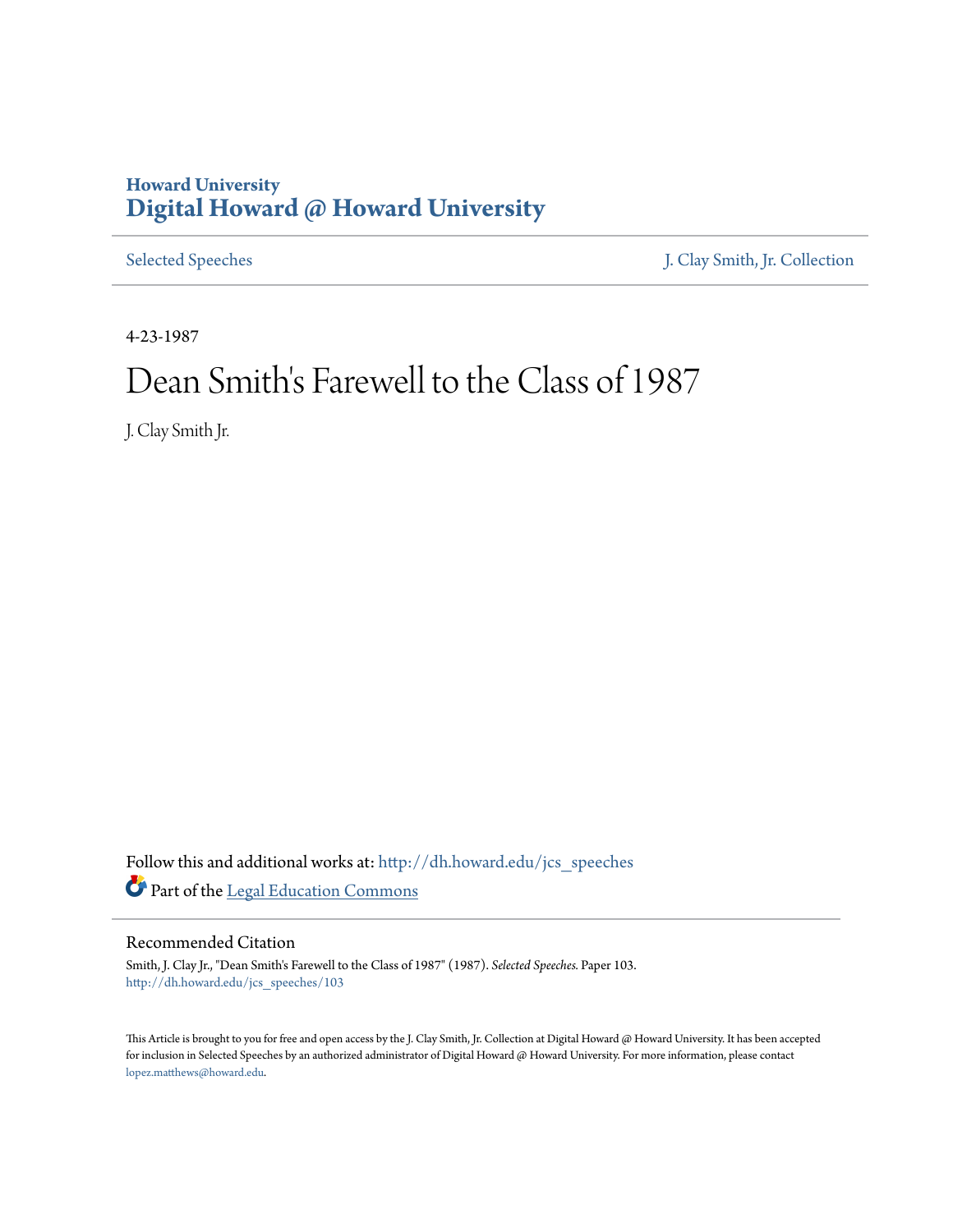

OFFICE OF THE DEAN SCHOOL OF LAW

**How.A:RD UNIVERSITY** 

2900 VAN NESS STREET, N.W. WASHINGTON, D. C. 20008 FOUNDED BY GENERAL o. O. HOWARD

April 23, 1987

## TO: THE BARRISTER

Dean Snith's Farewell to the Class of 1987

Three years ago the class of 1987 embarked on the study of law at the Howard University School of Law. You were a brave crowd. You were ready to conquer the world -- then you took your final exams in Contracts, Torts, Civil Proccedure, Property, Criminal Law and a few other courses, and discovered that you needed more intellectual ammunition to undertake your assault against the world.

Many of you dug into the valley of opportunity in which the Howard University School of Law is situated. There you decided to arm yourselves with the vast knowledge around you with the hope that it would afford you with greater vision to evaluate the ideals and principles that drive the law in the world order. You studied more, socialized less and detennined who you were and assayed your commitment to the study of law.

What have you conquered in these three years in Law-School? Did you conquer all of the cases? Did you absorb all of the knowledge offered to i you by your teachers and that which is housed in the A. Mercer Daniel Law Library? Did you determine who you are and fix in your mind the principles in which you believe and the values which will mold your personality in the years to cane?

As you leave the physical surroundings of Howard University School of